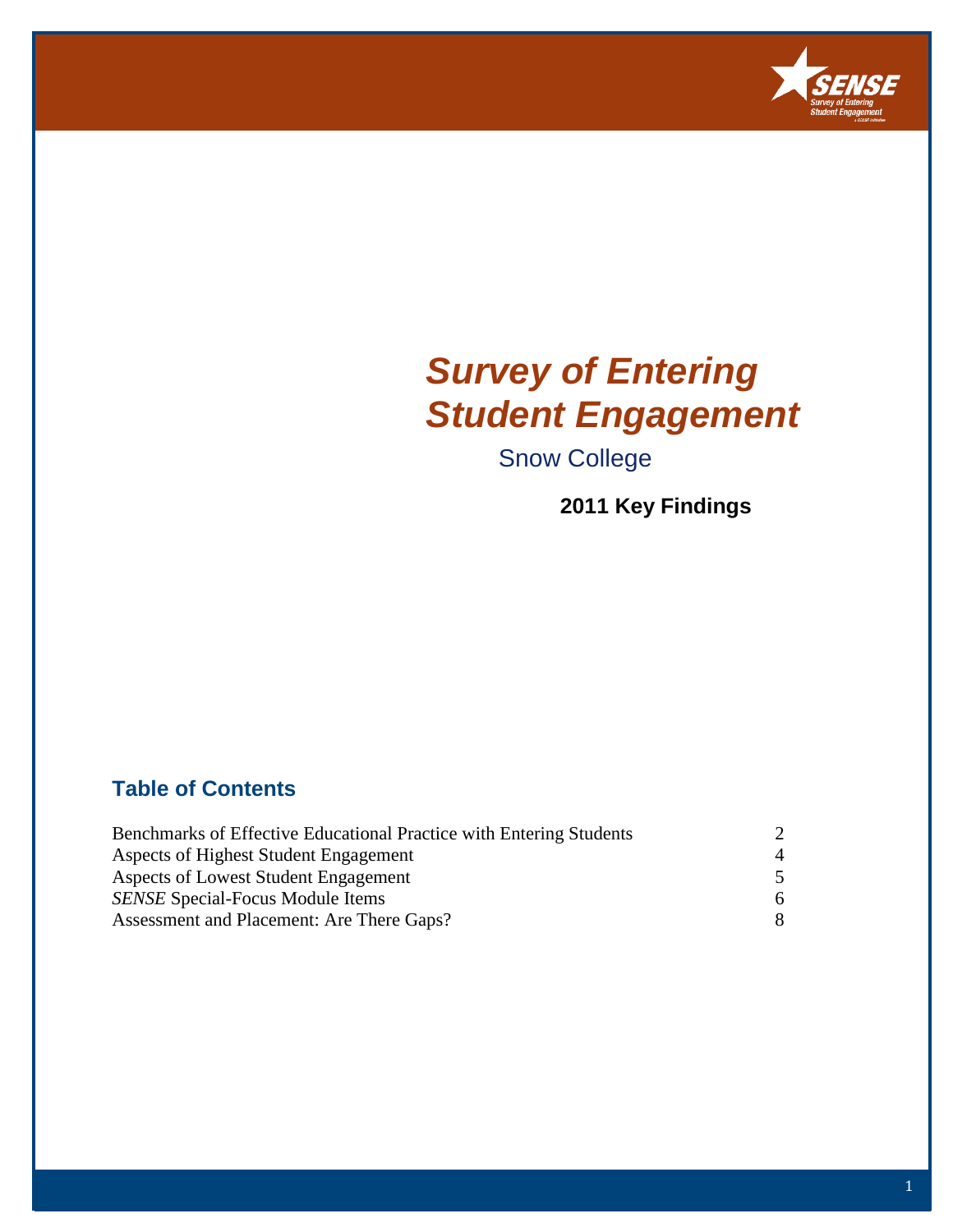

# Benchmarks of Effective Educational Practice with Entering Students

#### *SENSE* Benchmarks

- ★ Early Connections. When students describe their early college experiences, they typically reflect on occasions when they felt discouraged or thought about dropping out. Their reasons for persisting almost always include one common element: a strong, early connection to someone at the college.
- **High Expectations and Aspirations.** Nearly all students arrive at their community colleges intending to succeed and believing that they have the motivation to do so. When entering students perceive clear, high expectations from college staff and faculty, they are more likely to understand what it takes to be successful and adopt behaviors that lead to achievement. Students then often rise to meet expectations, making it more likely that they will attain their goals. Often, students' aspirations also climb, and they seek more advanced credentials than they originally envisioned.
- **Clear Academic Plan and Pathway.** When a student, with knowledgeable assistance, creates a road mapone that shows where he or she is headed, what academic path to follow, and how long it will take to reach the end goal—that student has a critical tool for staying on track. Students are more likely to persist if they not only are advised about what courses to take, but also are helped to set academic goals and to create a plan for achieving them.

*Continued on Page 3*

The Survey of Entering Student Engagement *(SENSE)* benchmarks are groups of conceptually related survey items that address key areas of entering student engagement. The six benchmarks denote areas that educational research has shown to be important to entering students' college experiences and educational outcomes; thus, they provide colleges with a useful starting point for looking at institutional results.

Ideally, colleges engage entering students in all six benchmark areas, beginning with a student's first contact with the institution and continuing through completion of the first three weeks of the initial academic term. This time is decisive because current research indicates that helping students succeed through the first academic term can dramatically improve subsequent success, including completing courses and earning certificates and degrees.

While many student behaviors and institutional practices measured by the benchmarks can and should continue throughout students' college careers, the *SENSE* items and the resulting data focus on this critical entering student timeframe.

*SENSE* benchmark scores are computed by averaging the scores on survey items composing the benchmarks. Benchmark scores are standardized to have a mean of 50 and standard deviation of 25 across all respondents.



\*Top-performing colleges are those that scored in the top ten percent of the cohort by benchmark.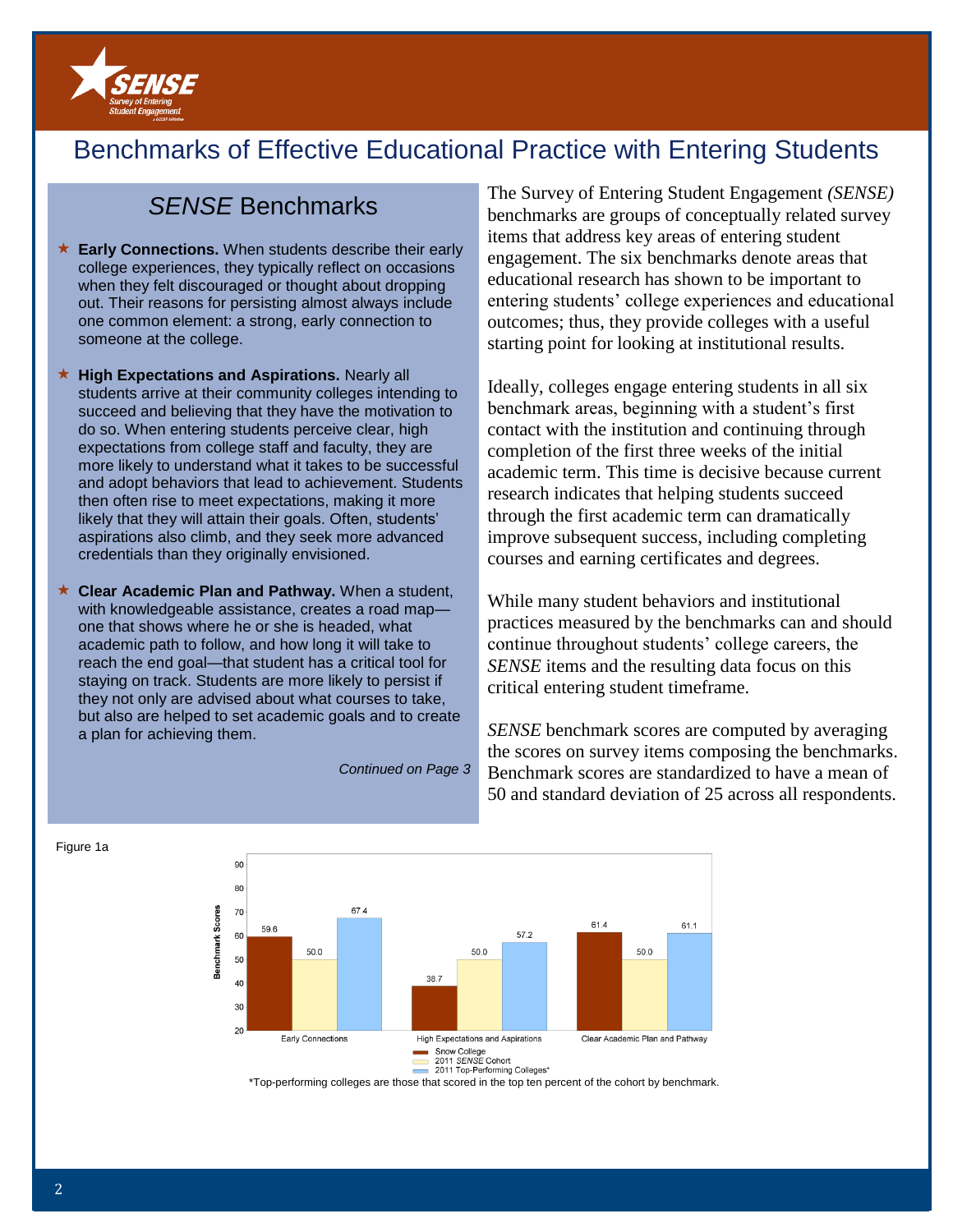

# Benchmarks of Effective Educational Practice with Entering Students

The standardized benchmark scores allow colleges to gauge and monitor their performance in areas of entering student engagement. In addition, participating colleges have the opportunity to make appropriate and useful comparisons between their performance and that of groups of other colleges.

Performing as well as the national average or a peergroup average may be a reasonable initial aspiration, but it is important to recognize that these averages are sometimes unacceptably low. Aspiring to match and then exceed high-performance targets is the stronger strategy.

Community colleges can differ dramatically on such factors as size, location, resources, enrollment patterns, and student characteristics. It is important to take these differences into account when interpreting benchmark scores—especially when making institutional comparisons. Furthermore, the Center for Community College Student Engagement has adopted a policy, "Responsible Uses of *CCSSE* and *SENSE* Data," available at [www.cccse.org.](http://www.cccse.org/)

*SENSE* uses a three-year cohort of participating colleges in all core survey analyses. The current cohort is referred to as the 2011 *SENSE* Cohort (2009-2011) throughout all reports.

Figure 1b

### *SENSE* Benchmarks

*Continued from Page 2*

- **Effective Track to College Readiness.** Nationally, more than six in 10 entering community college students are underprepared for college-level work. Thus, significant improvements in student success will hinge upon effective assessment, placement of students into appropriate courses, and implementation of effective strategies to ensure that students build academic skills and receive needed support.
- **Engaged Learning.** Instructional approaches that foster engaged learning are critical for student success. Because most community college students attend college part-time, and most also must find ways to balance their studies with work and family responsibilities, the most effective learning experiences will be those the college intentionally designs.
- ★ Academic and Social Support Network. Students benefit from having a personal network that enables them to obtain information about college services, along with the academic and social support critical to student success. Because entering students often don't know what they don't know, colleges must purposefully create those networks.



 For further information about *SENSE* benchmarks, please visit [www.cccse.org.](http://www.cccse.org/)

\*Top-performing colleges are those that scored in the top ten percent of the cohort by benchmark.

#### 3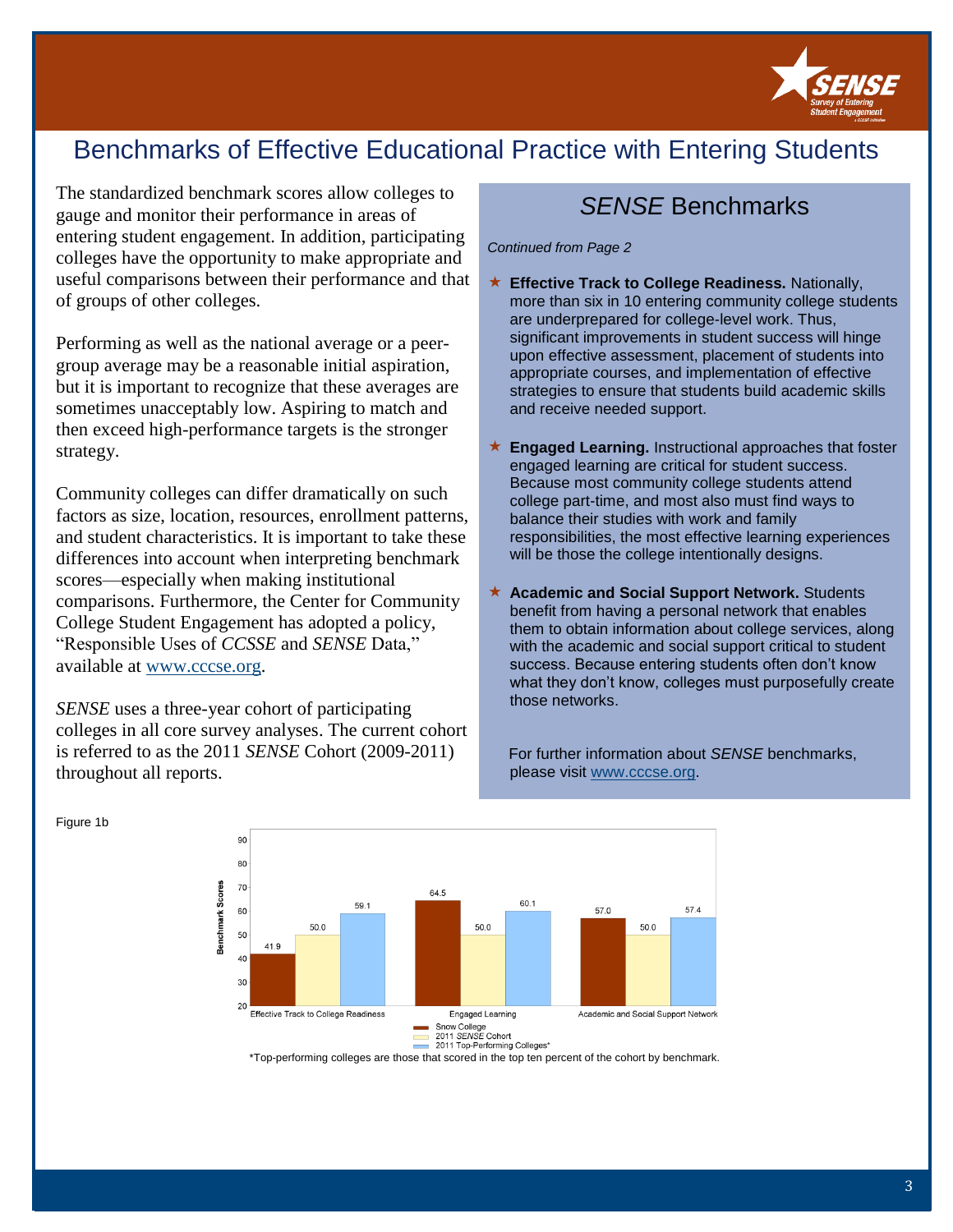

### Aspects of Highest Student Engagement

Benchmark scores provide a manageable starting point for reviewing and understanding *SENSE* data. One way to dig more deeply into the benchmark scores is to analyze those items that contribute to the overall benchmark score. This section features the five items across all benchmarks (excluding those for which means are not calculated) on which the college scored highest and the five items on which the college scored lowest in comparison to the 2011 *SENSE* Cohort.

The items highlighted on pages 4 and 5 reflect the largest differences in mean scores between the institution and the 2011 *SENSE* Cohort. While examining these data, keep in mind that the selected items may not be those that are most closely aligned with the college's goals; thus, it is important to review all Institutional Reports on the *SENSE* online reporting system at [www.cccse.org.](http://www.cccse.org/)

Figure 2 displays the aggregated frequencies for the items on which the college performed most favorably compared with the 2011 *SENSE* Cohort. For instance, 66.5% of your students, compared with 44.4% of other students in the cohort, responded ' Agree' or 'Strongly Agree' on item 18p.



#### Notes

For items 18, 'Agree' and 'Strongly Agree' responses are combined.

For items 19 (except 19c, 19d, 19f, 19s), 'Once', 'Two or three times', and 'Four or more times' responses are combined.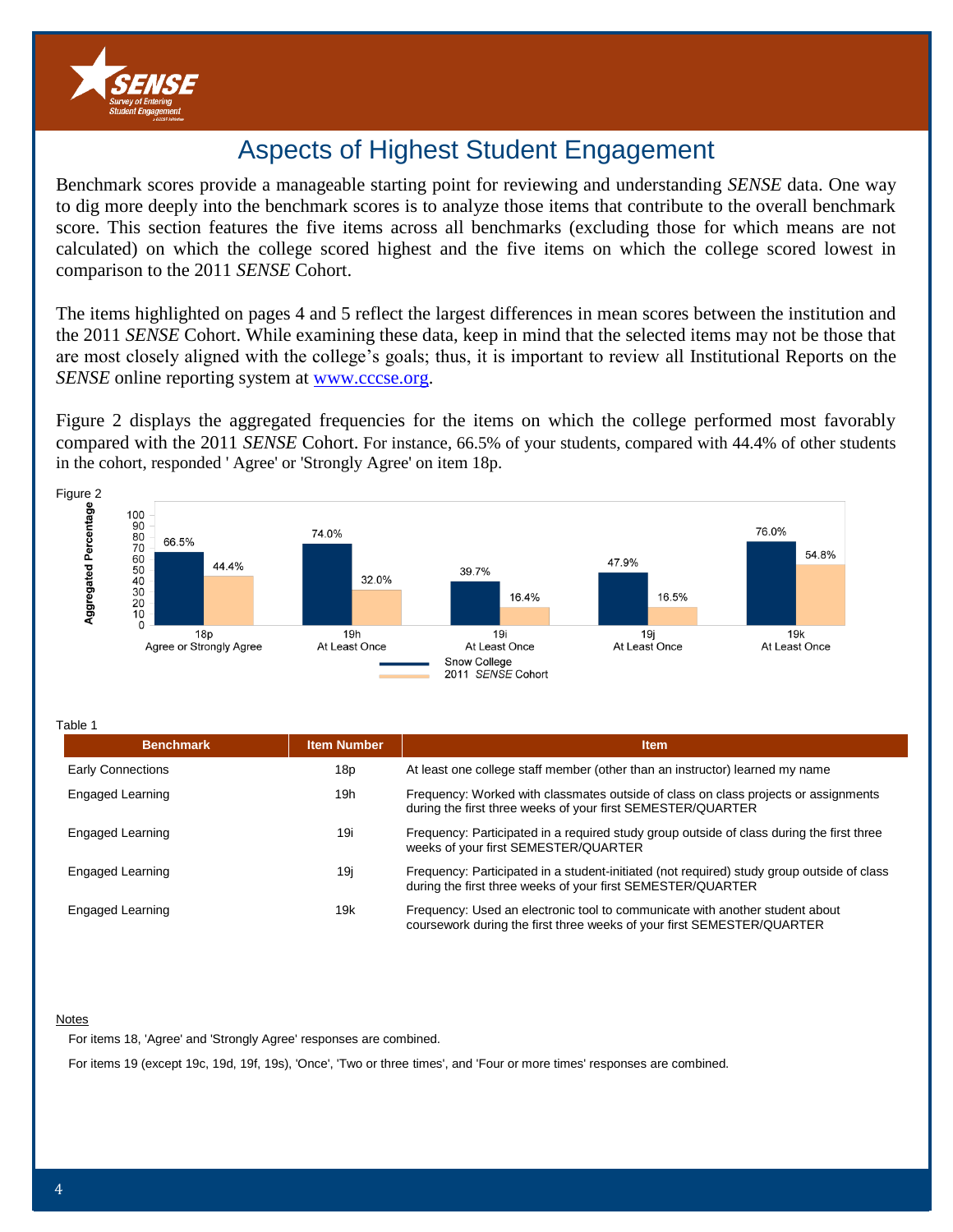

### Aspects of Lowest Student Engagement

Figure 3 displays the aggregated frequencies for the items on which the college performed least favorably compared with the 2011 *SENSE* Cohort. For instance, 52.0% of your students, compared with 68.4% of other students in the cohort, responded 'Never' on item 19c.



Table 2

| .                                        |                    |                                                                                                                                    |  |  |  |  |  |  |
|------------------------------------------|--------------------|------------------------------------------------------------------------------------------------------------------------------------|--|--|--|--|--|--|
| <b>Benchmark</b>                         | <b>Item Number</b> | <b>Item</b>                                                                                                                        |  |  |  |  |  |  |
| <b>High Expectations and Aspirations</b> | 19c                | Frequency: Turned in an assignment late during the first three weeks of your first<br>SEMESTER/QUARTER                             |  |  |  |  |  |  |
| <b>High Expectations and Aspirations</b> | 19d                | Frequency: Not turn in an assignment during the first three weeks of your first<br>SEMESTER/QUARTER                                |  |  |  |  |  |  |
| <b>High Expectations and Aspirations</b> | 19f                | Frequency: Came to class without completing readings or assignments during the first<br>three weeks of your first SEMESTER/QUARTER |  |  |  |  |  |  |
| High Expectations and Aspirations        | 19s                | Frequency: Skipped class during the first three weeks of your first SEMESTER/QUARTER                                               |  |  |  |  |  |  |
| Engaged Learning                         | 20f2               | Frequency: Used Writing, math, or other skill lab                                                                                  |  |  |  |  |  |  |

#### **Notes**

For items 19c, 19d, 19f, 19s, 'Never' responses are displayed.

For items 20, 'Once', 'Two or three times', and 'Four or more times' responses are combined.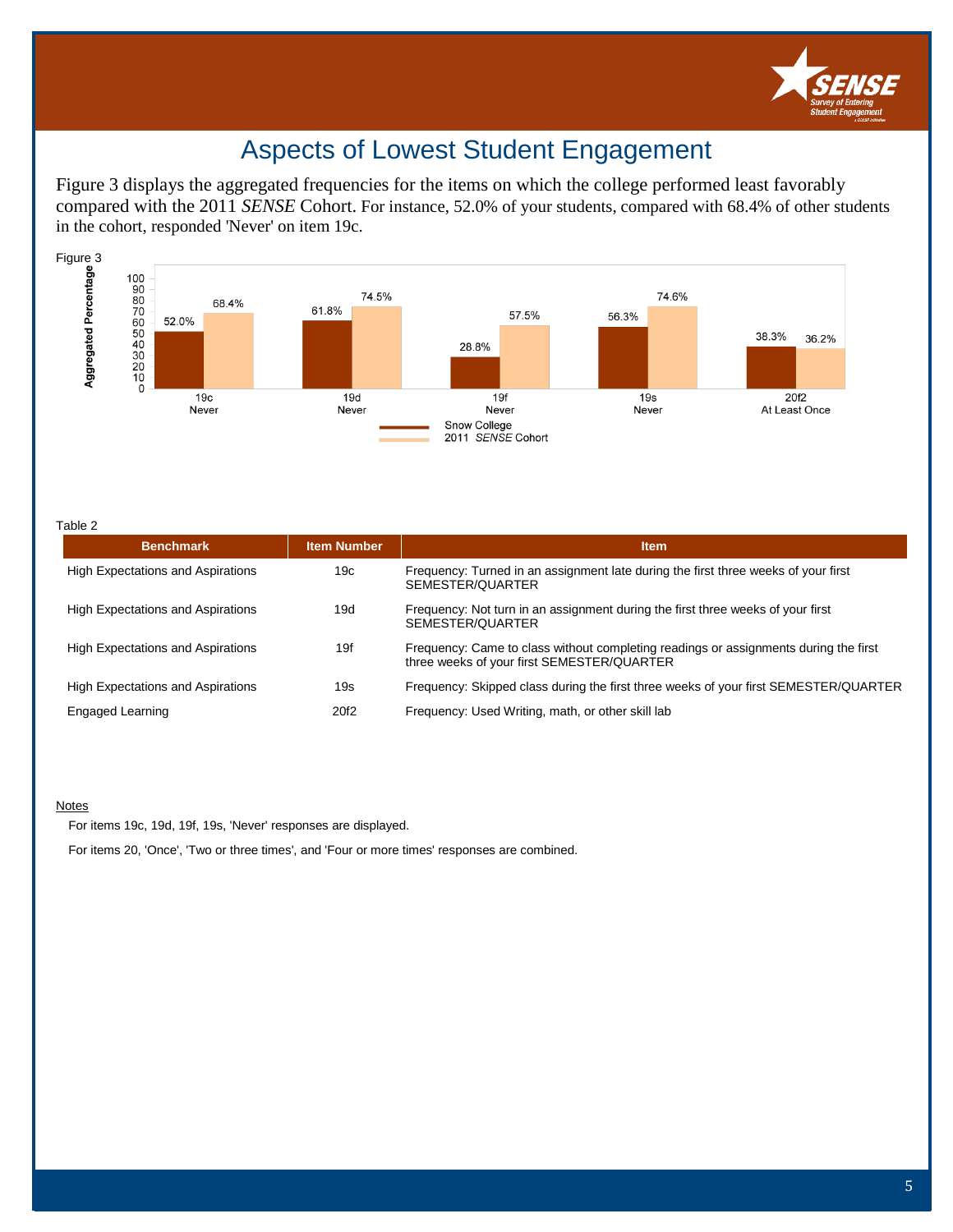

## 2011 *SENSE* Special-Focus Module Items

*SENSE* special-focus modules allow participating colleges and researchers to delve more deeply into areas of student experience and institutional performance that are related to student success. As part of an ongoing national initiative, the Center added a special-focus module focused on community college students' participation in a defined collection of "promising practices" to the 2011 *SENSE* administration. This specialfocus module elicited new information about entering students' experiences associated with promising educational practices such as early registration, freshman seminars, and early alert systems. Frequency results for five selected "promising practices" items are displayed below. For colleges that did not administer the promising practices special-focus module, cohort data are provided.

To access complete special-focus module frequency reports, please visit the *SENSE* online reporting system at [www.cccse.org.](http://www.ccsse.org/)



Figure 4: At this college, I completed registration before the first class session(s).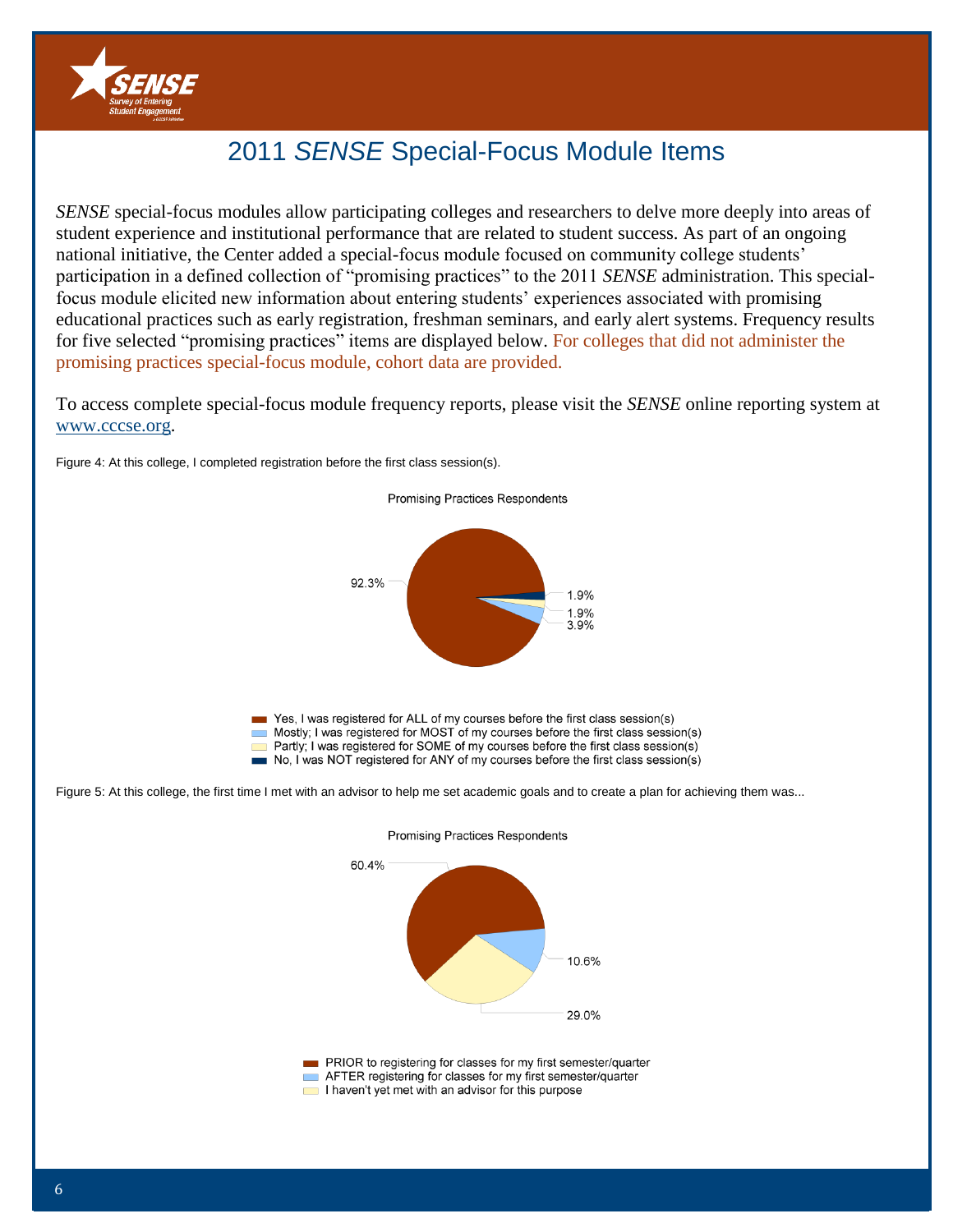

Figure 6: At this college, I am participating in a structured experience for new students (sometimes called a freshman seminar or first year experience).



Figure 7: At this college, my instructors clearly explained a class attendance policy that specified how many classes I could miss without penalty.



#### **Promising Practices Respondents**